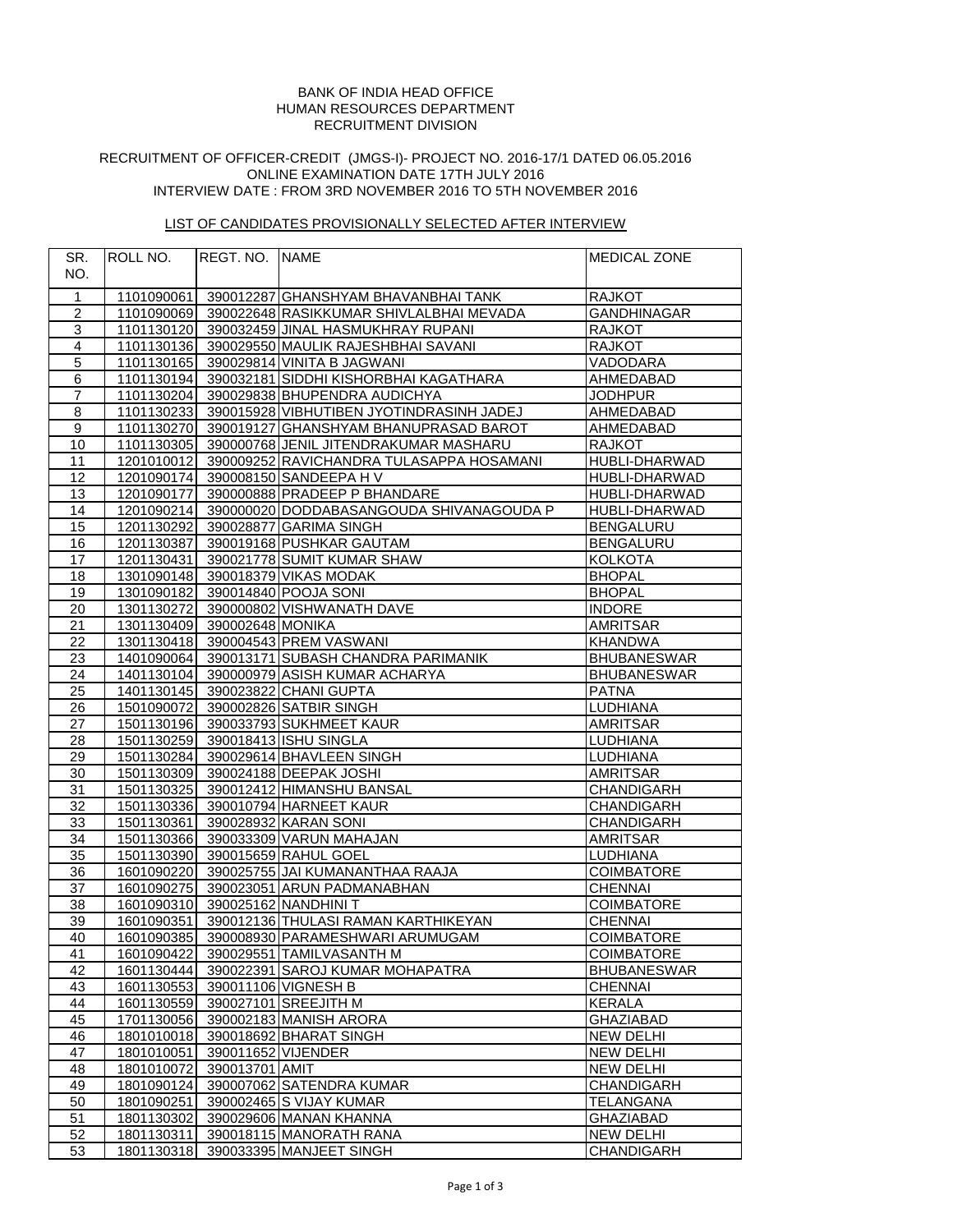## RECRUITMENT DIVISION HUMAN RESOURCES DEPARTMENT BANK OF INDIA HEAD OFFICE

## RECRUITMENT OF OFFICER-CREDIT (JMGS-I)- PROJECT NO. 2016-17/1 DATED 06.05.2016 INTERVIEW DATE : FROM 3RD NOVEMBER 2016 TO 5TH NOVEMBER 2016 ONLINE EXAMINATION DATE 17TH JULY 2016

# LIST OF CANDIDATES PROVISIONALLY SELECTED AFTER INTERVIEW

| SR. | ROLL NO.                       | REGT. NO. NAME |                                                         | <b>MEDICAL ZONE</b>   |
|-----|--------------------------------|----------------|---------------------------------------------------------|-----------------------|
| NO. |                                |                |                                                         |                       |
|     |                                |                |                                                         |                       |
| 54  |                                |                | 1801130460 390013569 PANKAJ KUMAR MISHRA                | <b>NEW DELHI</b>      |
| 55  |                                |                | 1801130461 390027821 AKSHAY GUMBER                      | <b>CHANDIGARH</b>     |
| 56  |                                |                | 1801130514 390020688 MOHIT OBEROI<br><b>NEW DELHI</b>   |                       |
| 57  |                                |                | 1801130532 390025528 ASHISH KUMAR                       | <b>GHAZIABAD</b>      |
| 58  | 1801130537                     |                | 390009713 AMBER SRIVASTAVA                              | <b>NEW DELHI</b>      |
| 59  |                                |                | 1801130588 390000042 SUDIPTI JAIN                       | <b>GHAZIABAD</b>      |
| 60  |                                |                | 1801130639 390003354 SUBHALAXMI SWAIN                   | <b>NEW DELHI</b>      |
| 61  |                                |                | 1801130669 390032905 JYOTI PRAKASH KARNANI              | <b>NEW DELHI</b>      |
| 62  |                                |                | 1801130709 390012484 RAHUL R NAIR                       | <b>KERALA</b>         |
| 63  |                                |                | 1801130733 390014087 ASHWANI KUMAR                      | <b>NEW DELHI</b>      |
| 64  |                                |                | 1801130774 390026350 UMA TIWARI                         | DEHRADUN              |
| 65  |                                |                | 1801130784 390002616 HEMANT MITTAL                      | <b>GHAZIABAD</b>      |
| 66  |                                |                | 1801130990 390028514 ANKIT KUMAR SRIVASTAVA             | <b>NEW DELHI</b>      |
| 67  |                                |                | 1801131008 390004111 ASHUTOSSH GULIANI                  | <b>NEW DELHI</b>      |
| 68  | 1801131014 390011276 KRISHAN   |                |                                                         | <b>NEW DELHI</b>      |
| 69  |                                |                | 1901010130 390030156 ARUN KUMAR PRASAD DIDLA            | ANDHRA PRADESH        |
| 70  | 1901010222                     |                | 390011110 KALE RAJESH KUMAR                             | <b>TELANGANA</b>      |
| 71  |                                |                | 1901091009 390025861 SRIRANGAM VENKATA PRADEEP          | ANDHRA PRADESH        |
| 72  |                                |                | 1901131031 390031466 VARUN KUMAR GUDLA                  | ANDHRA PRADESH        |
| 73  |                                |                | 1901131216 390018664 MANASA SEEMAKURTHY                 | ANDHRA PRADESH        |
| 74  | 1901131267                     |                | 390002116 H V L MANIKANTA BURAGADDA                     | <b>ANDHRA PRADESH</b> |
| 75  |                                |                | 1901131281 390000578 VENKANNA RAVURI                    | ANDHRA PRADESH        |
| 76  |                                |                | 1901131292 390024442 MANTRAVADI VINAY KUMAR             | ANDHRA PRADESH        |
| 77  |                                |                | 1901131312 390026163 THONTEPU MANISANDEEPKUMAR          | <b>ANDHRA PRADESH</b> |
| 78  |                                |                | 1901131321 390010956 NEERUMALLA SANJAY KUMAR            | <b>TELANGANA</b>      |
| 79  | 1901131322                     |                | 390002570 VENKATA SIVARAM NAIDU MALAYANU                | <b>TELANGANA</b>      |
| 80  |                                |                | 2001090044 390011865 NITESH KUMAR SONI                  | <b>JODHPUR</b>        |
| 81  | 2001090061                     |                | 390000600 VIMAL PATAWAT                                 | <b>JODHPUR</b>        |
| 82  |                                |                | 2001090114 390018250 KRITIKA GAHLOT                     | <b>JODHPUR</b>        |
| 83  | 2001130117                     |                | 390024460 AKSHAY NARNOLI                                | <b>JAIPUR</b>         |
| 84  |                                |                | 2001130127 390012467 MUKUL JAIN                         | <b>JAIPUR</b>         |
| 85  | 2001130131                     |                | 390000707 BHAWANI SINGH MERTIA                          | <b>JAIPUR</b>         |
| 86  |                                |                | 2001130133 390007146 ROSHNI JAIN                        | <b>JAIPUR</b>         |
| 87  |                                |                | 2001130146 390000618 SUMIT KUMAR                        | <b>JAIPUR</b>         |
| 88  |                                |                | 2001130170 390014533 PRITESH JAIN                       | <b>JAIPUR</b>         |
| 89  | 2001130268 390021324 JAI SINGH |                |                                                         | <b>JAIPUR</b>         |
| 90  |                                |                | 2001130373 390013013 TARUNA GOLANI                      | <b>JAIPUR</b>         |
| 91  |                                |                | 2001130409 390012564 MEENAL KHANDELWAL                  | <b>JAIPUR</b>         |
| 92  |                                |                | 2001130441 390004515 SUPRABHAT JAIN                     | <b>JAIPUR</b>         |
| 93  |                                |                | 2201010007 390024550 SUMAN BARURI                       | <b>KOLKOTA</b>        |
| 94  | 2201130095                     |                | 390002092 BISWADIP BOSE                                 | <b>KOLKOTA</b>        |
| 95  | 2201130099                     |                | 390012472 RAJIB KUMAR DAS                               | <b>KOLKOTA</b>        |
| 96  | 2201130105                     |                | 390026764 AMIT AGARWAL                                  | <b>KOLKOTA</b>        |
| 97  | 2201130107                     |                | 390022473 RIYA MUKHERJEE                                | <b>DHANBAD</b>        |
| 98  | 2201130206                     |                | 390025367 SHADHVI JAISWAL                               | <b>KOLKOTA</b>        |
| 99  | 2201130226                     |                | 390000617 ARPAN DAS                                     | <b>HOWRAH</b>         |
| 100 | 2301130148                     |                | 390031775 NEHA KHAN                                     | <b>LUCKNOW</b>        |
| 101 | 2301130163                     |                | 390013169 ANSHUL SAXENA                                 | <b>LUCKNOW</b>        |
| 102 | 2301130165                     |                | 390003098 SUYASH GUPTA                                  | <b>VARANASI</b>       |
| 103 | 2301130198                     |                | 390007464 SHASHANK SANDHU                               | <b>LUCKNOW</b>        |
| 104 | 2401010756                     |                | 390006841 ROSHAN RAKESH KURIL<br><b>VIDHARBHA</b>       |                       |
| 105 | 2401010823                     |                | 390012860 RAVINDRA SAHEBRAO AHIRE<br><b>NAVI MUMBAI</b> |                       |
| 106 | 2401050423                     |                | 390008993 ANIL RAVINDRANATH KHARWAR                     | <b>MUMBAI NORTH</b>   |